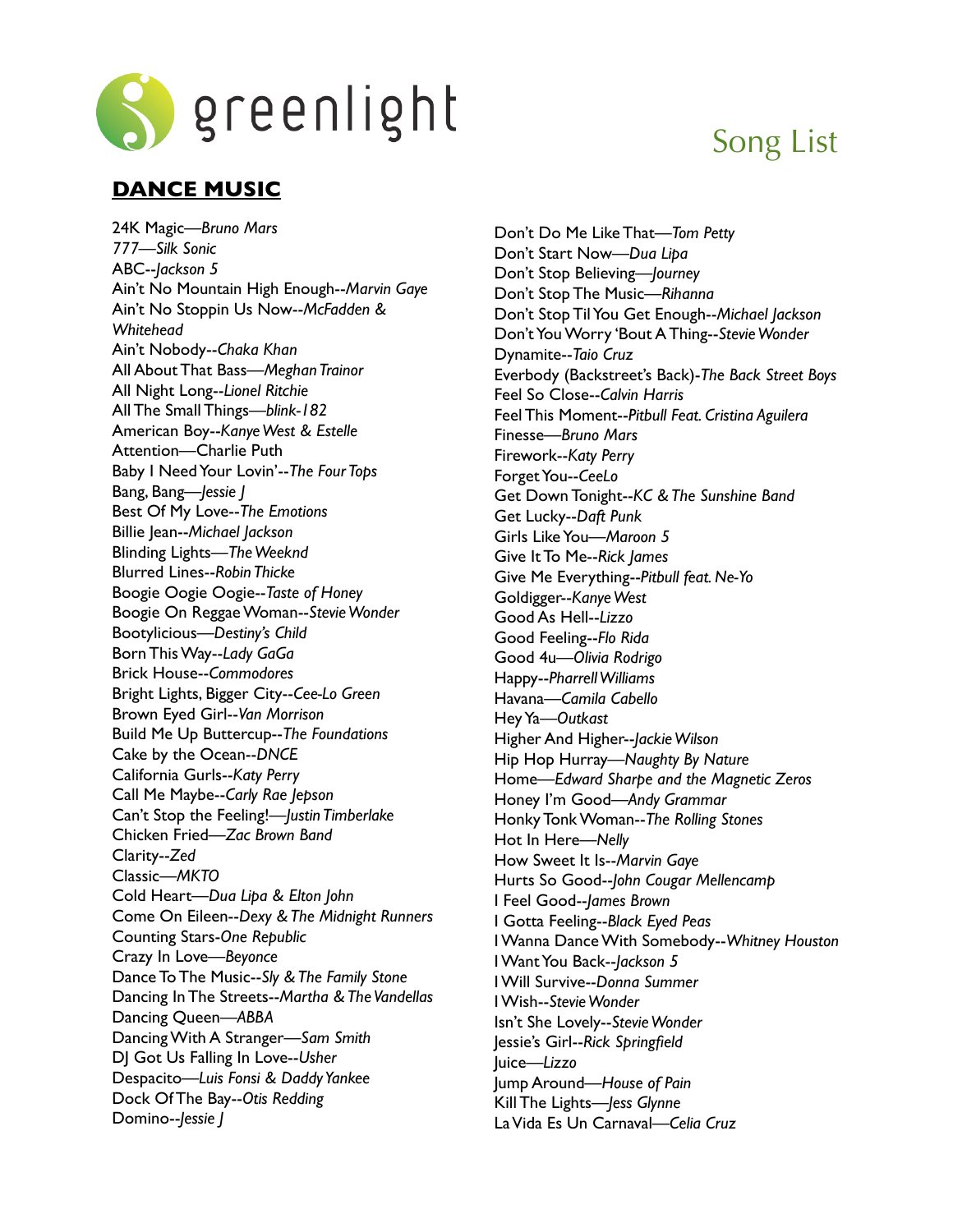#### **DANCE MUSIC (CONTINUED)**

Lady Marmalade--*Patti Labelle* Last Dance--*Donna Summer*  Latch--*Disclosure* Let's Get It Started--*Black Eyed Peas* Let's Go Crazy—*Prince* Let's Stay Together--*Al Green* Levitating—*Dua Lipa* Livin' On A Prayer--*Bon Jovi* Love Like This--*Faith Evans* Love on Top—*Beyonce* Love Train--*The O'Jays* Lovely Day--*Bill Withers* (The) Middle—-*Zedd* Mo Money Mo Problems—-*The Notorious B.I.G.* Moves Like Jagger--*Adam Levine* Mr. Brightside—*The Killers* Moondance—*Van Morrison* Need Your Love--*Calvin Harris* No Roots—*Alice Merton* Oh, What A Night--*Four Seasons* Only Girl—*Rihanna* Party Rock Anthem—*LMFAO* Play That Funky Music--*Wild Cherry* Poker Face--*Lady GaGa* Put Your Records On--*Corrine Bailey Rae* Raise Your Glass—*Pink* Rather Be—*Clean Bandit* Rescue Me--*Aretha Franklin* Respect--*Aretha Franklin* Rock With You--*Michael Jackson* Rock Your Body--*Justin Timberlake* Rolling In The Deep—*Adele* Safe and Sound--*Capitol Cities* Say So—*Doja Cat* September--*Earth, Wind & Fire* Shake It Off—*Taylor Swift* Shake Your Body--*Michael Jackson* Shining Star—*Earth, Wind and Fire* Shout--*The Blues Brothers* Shut Up and Dance—*Walk The Moon* Signed, Sealed, Delivered--*Stevie Wonder* Sing A Song--*Earth, Wind & Fire* Soul Man--*Sam & Dave* Stay By The Kid—*Laroi and Justin Bieber* Sweet Child of Mine--*Guns and Roses* Sweet Home Alabama--Lynyrd Skynyrd Sweet Home Chicago Sucker—*Jonas Bros.* Sugar—*Maroon 5*

Summer--*Calvin Harris* Summer of '69--*Bryan Adams* Superstition--*Stevie Wonder* Talk—*Khalid* Take My Breath—*The Weeknd* thank you, next—*Ariana Grande* That's What I Like—*Bruno Mars* The Way You Are--*Bruno Mars* The Way You Make Me Feel--*Michael Jackson* There's Nothing Holdin' Me Back—*Shawn Mendes* Think--*Aretha Franklin* This Is How We Do It--*Montell Jordan* This Is What You Came For—*Calvin Harris feat. Rihanna* This Will Be--*Natalie Cole* Thriller--*Michael Jackson* Time of My Life—Pitbull feat. NeYo Timber--*Pitbull feat. Ke\$ha* Treasure--*Bruno Mars* Uptown Funk—*Bruno Mars* Vivir Mi Vida*—Marc Anthony*  Wagon Wheel—*Darius Rucker* Walk This Way--*Aerosmith* Walkin' On Sunshine--*Katrina & The Waves* We Belong Together--*Mariah Carey* We Found Love—*Rihanna* What's Going On--*Marvin Gaye* Wild Ones--*Pitbull* Yeah—*Usher* You Are The Sunshine Of My Life--*Stevie Wonder* You Shook Me All Night Long--*AC/DC* You Should Be Dancing--*Bee Gees*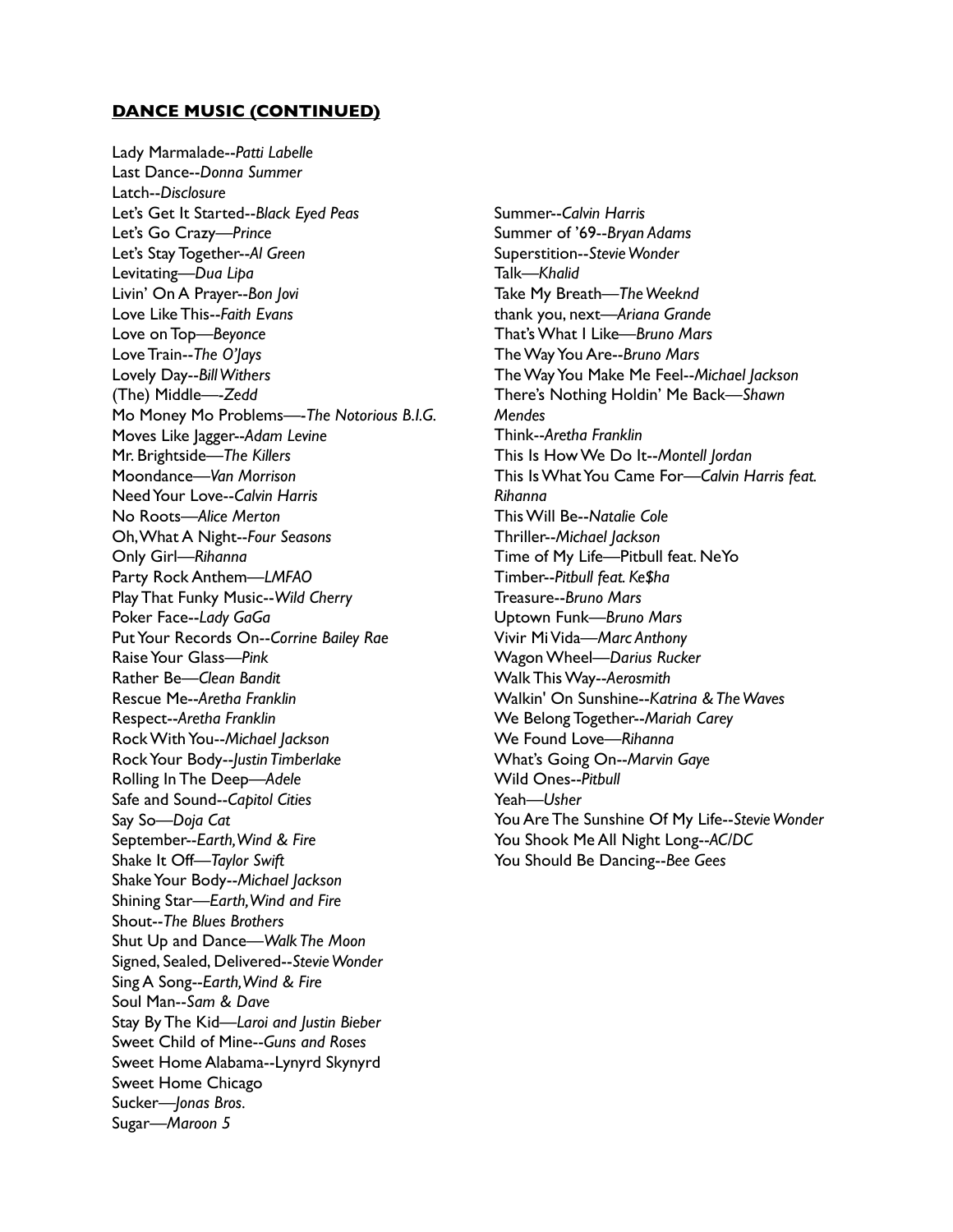### **CONTEMPORARY BALLADS**

All Of Me--*John Legend* At Last--*Etta James* Because You Loved Me--*Celine Dion* Can't Take My Eyes Off Of You--*Frankie Valli* Come Away With Me--*Norah Jones* Don't Know Why--*Norah Jones* For The Love Of You--*The Isley Brothers* Georgia--*Ray Charles* Have I Told You Lately--*Van Morrison* I Choose You—*Sara Bareilles* I Want It That Way—*Backstreet Boys* If I Ain't Got You--*Alicia Keyes* I'll Be There--*Michael Jackson* Just The Two OF Us--*Bill Withers* Let's Get It On--*Marvin Gaye* Let's Stay Together--*Al Greene* Leave The Door Open—*Silk Sonic* Lights Down Low—*MAX* My Girl--*Temptations* Natural Woman--*Aretha Franklin* Never Can Say Goodbye--*Jackson 5* No One--*Alicia Keyes* Oh Darling—*The Beatles* Perfect—*Ed Sheeran* Saving All My Love--*Whitney Houston* Shallow—*Lady Gaga, Bradley Cooper* Stand By Me--*Ben E. King* Until You Come Back To Me--*Aretha Franklin* The Way You Look Tonight--*Frank Sinatra* Thinking Out Loud—*Ed Sheeran* Time After Time—*Cyndi Lauper* What A Wonderful World--*Louis Armstrong* When We Were Young-- *Adele* When You Say Nothing At All-- *Alison Krauss*

## **JAZZ TUNES (sampling)**

As Time Goes By At Last A Sunday Kind Of Love Beyond The Sea Blue Moon Blues (Route 66, Centerpiece, Sweet Home Chicago, Red Top, Stormy Monday, Alright Okay, Mustang Sally) Bye Bye Blackbird Come Away With Me Come Fly With Me Come Rain or Come Shine Corcovado Cry Me A River Desafinado Don't Get Around Much Don't Know Why--*Norah Jones* Embraceable You Fly Me To The Moon Georgia How High the Moon I Left My Heart In San Francisco It Had To Be You I've Got the World On a String I've Got You Under My Skin The Look of Love **Misty** Moon River More Than You Know My Funny Valentine My One And Only Love My Romance Night and Day Old Devil Moon Our Love is Here to Stay Over The Rainbow Smoke Gets In Your Eyes Someone To Watch Over Me Unforgettable Watch What Happen The Way You Look Tonight Unforgettable What a Difference a Day Makes What A Wonderful What Are You Doing the Rest of Your Life When I Fall In Love